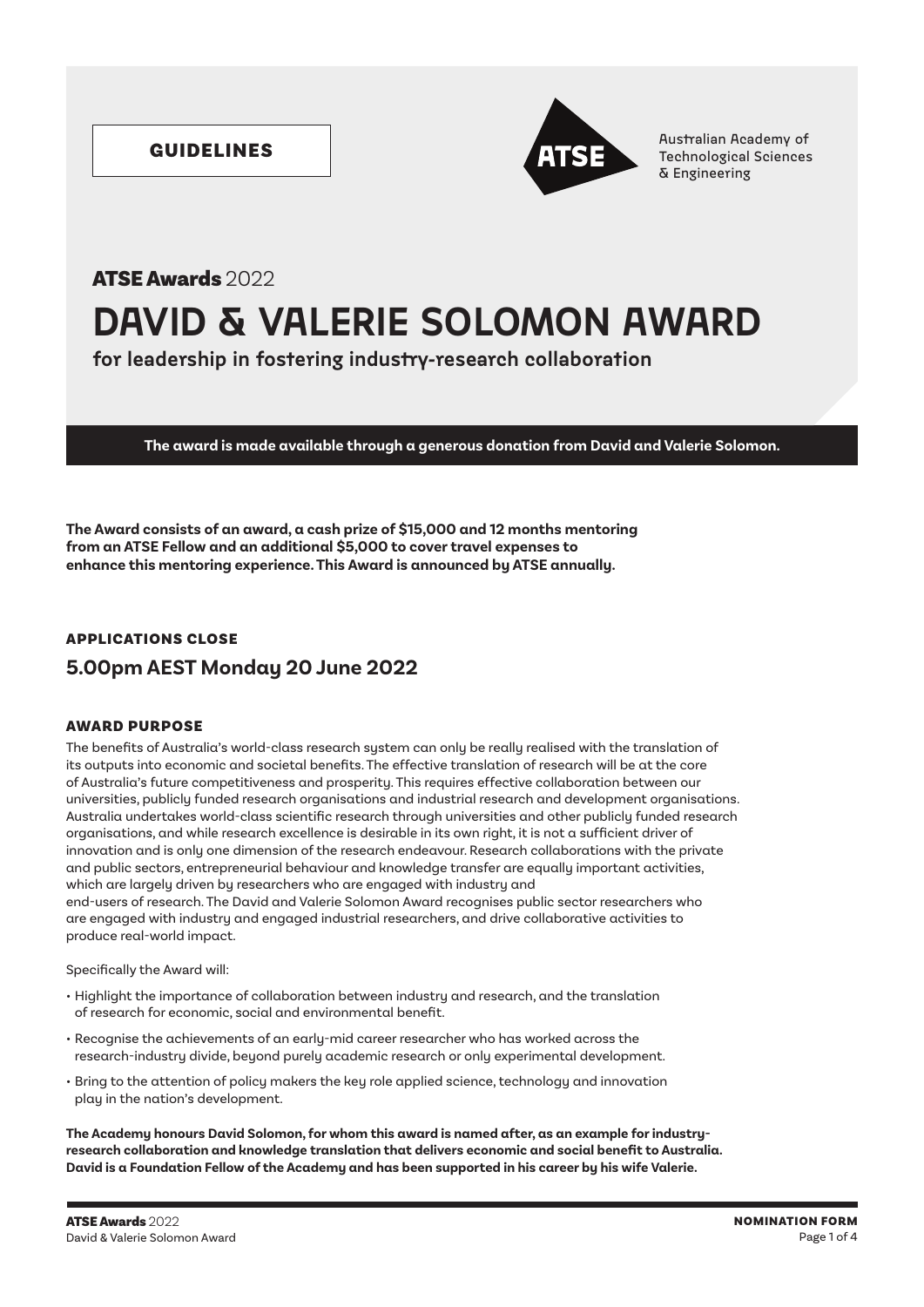## SELECTION CRITERIA

The Awardee will have:

- Demonstrated excellence, innovation and impact in a field of academia, research or industry R&D
- Clearly demonstrated a track record of substantial ability to foster research-industry collaboration and knowledge transfer for the benefit of Australia.

## ELIGIBILITY CRITERIA

The Awardee must be:

- An Australian citizen or permanent resident
- 40 years or under on the first day of the year in which the Award is granted. We're committed to ensuring equity of access for all of our awards. Applicants who have had pauses in their career because of family or carer responsibilities are eligible for extensions to the time criterion, equivalent to the length of the pauses. We strongly encourage you to get in touch with us to discuss your situation.

## ELIGIBILITY AND NOMINATION OF CANDIDATES

Candidates for the David and Valerie Solomon Award must be nominated by an individual Proposer and an individual Seconder. At least one of these must be a person currently working in industry. An ATSE Board member or member of Committee is not eligible to be a Proposer, Seconder or Referee for any nominee for any ATSE Award.

The Proposer is to complete the 2022 David and Valerie Solomon Award Nomination Form and submit by the closing time and date.

The Seconder will support the nomination with a letter clearly indicating their detailed knowledge of the work for which the nomination has been made.

Self-nominations will be excluded.

The Referee for the application should be an industry or technical expert in the nominee's field who can comment on the nominee's contribution to research-industry collaboration. It is strongly encouraged that Referees not be the nominee's direct supervisor or manager.

Eligibility is limited to:

- Australian citizens or permanent residents.
- Persons who are 40 years or under on the first day of the year in which the Award is made.
- We're committed to ensuring equity of access for all of our awards. Applicants who have had pauses in their career because of family or carer responsibilities are eligible for extensions to the time criterion, equivalent to the length of the pausess. We strongly encourage you to get in touch with us to discuss your situation.
- The Nominee must acknowledge the nomination by signature, thus confirming the facts attested in the nomination (electronic signature acceptable).
- Winners of other professional, state, national or international awards are eligible for the David and Valerie Solomon Award, providing they meet all other eligibility criteria.

The Selection Committee may seek assistance from appropriate learned specialists, professional associations or consultants.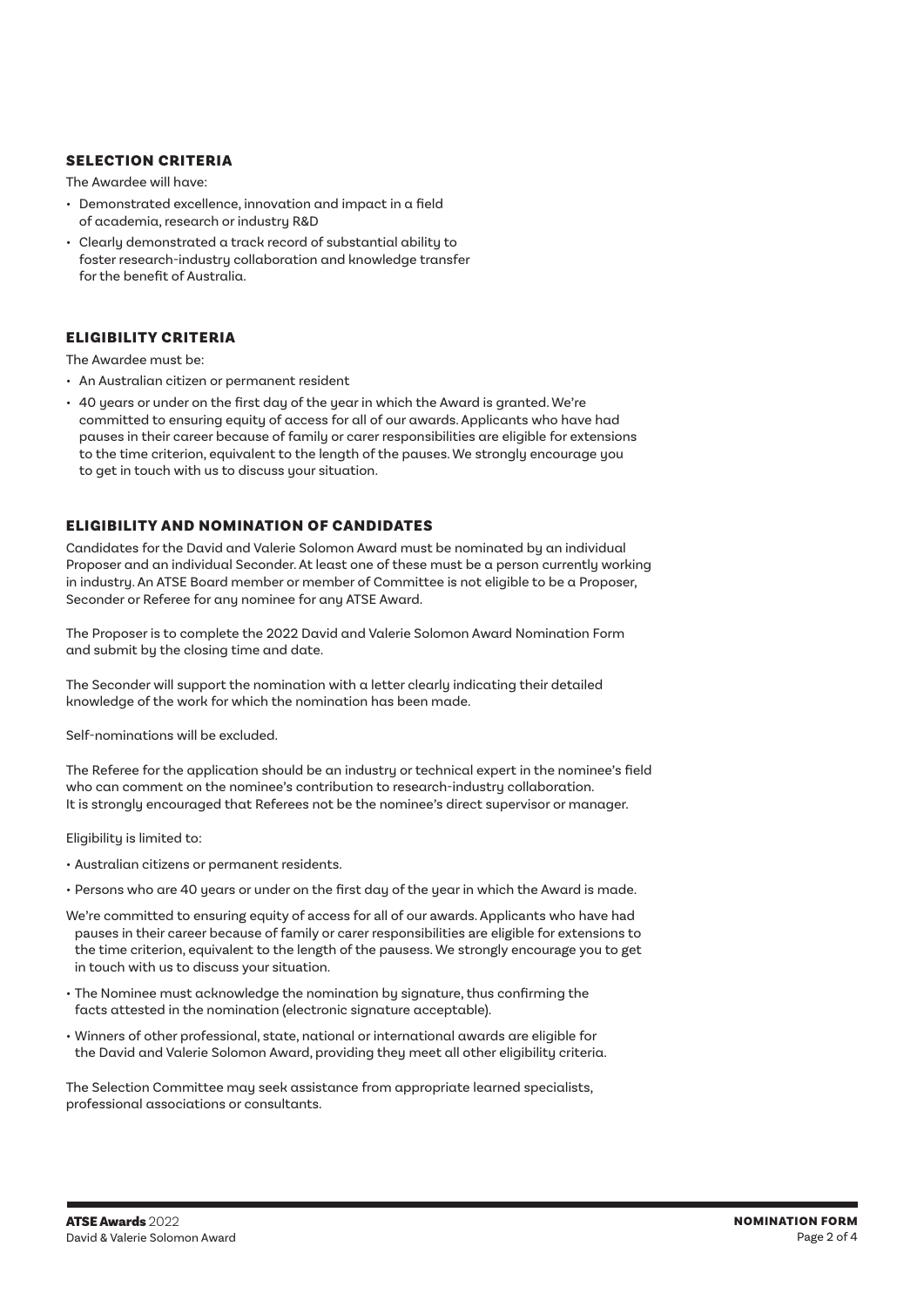## OBLIGATIONS OF WINNER

Each nominee will give permission for details contained in the nomination to be released to the members of the Selection Committee (both those listed in the nomination form and external Referees) for the purposes of the selection process.

Whenever such material is considered by the Selection Committee, this information and details of their deliberations and recommendations will remain confidential. The Nominee should note that a description of the work being acclaimed and images of the winner will be publicised.

The winner of the David and Valerie Solomon Award will be expected to:

- Attend the 2022 awards ceremony
- Be available for any associated media activity
- Participate in activities within 12 months of receiving the award to promote the importance of science and technology to Federal and State Parliamentarians and administrators and technology and innovation communities, to reinforce the contribution science and technology makes to Australia's reputation as a centre of technology and innovation leadership
- Interact with ATSE Forums to promote the importance of applied sciences, technology and engineering.

#### NOMINATION DOCUMENTS

The following materials constitute a complete nomination:

#### PART A **— Proposer, Nominee and Seconder details**

#### PART B **— Executive Overview** (Maximum 100 words)

#### PART C **— Selection Criteria**

- 1. Excellence, innovation and impact in a field of academia, research or industry R&D. (Maximum 300 words).
- 2. Have clearly demonstrated a track record of substantial ability to foster industry-research collaboration and knowledge transfer for the benefit of Australia. (Maximum 300 words).

#### PART D **— Eligibility Criteria**

- 1. Graduate of an Australian university (PDF letter or certificate must have been issued by Australian university).
- 2. Proof of age (legally certified evidence of age (birth certificate or driver's licence (issued by an Australian State or Territory) or passport and (if applicable) evidence of career interruptions in the form of a letter from the nominee's employer(s) clearly stating the length and nature of the interruption.

#### PART E **— Seconder Letter** (attached)

PART F **— Referee Report** (attached)

#### PART G **— Nominee Statement of Consent**